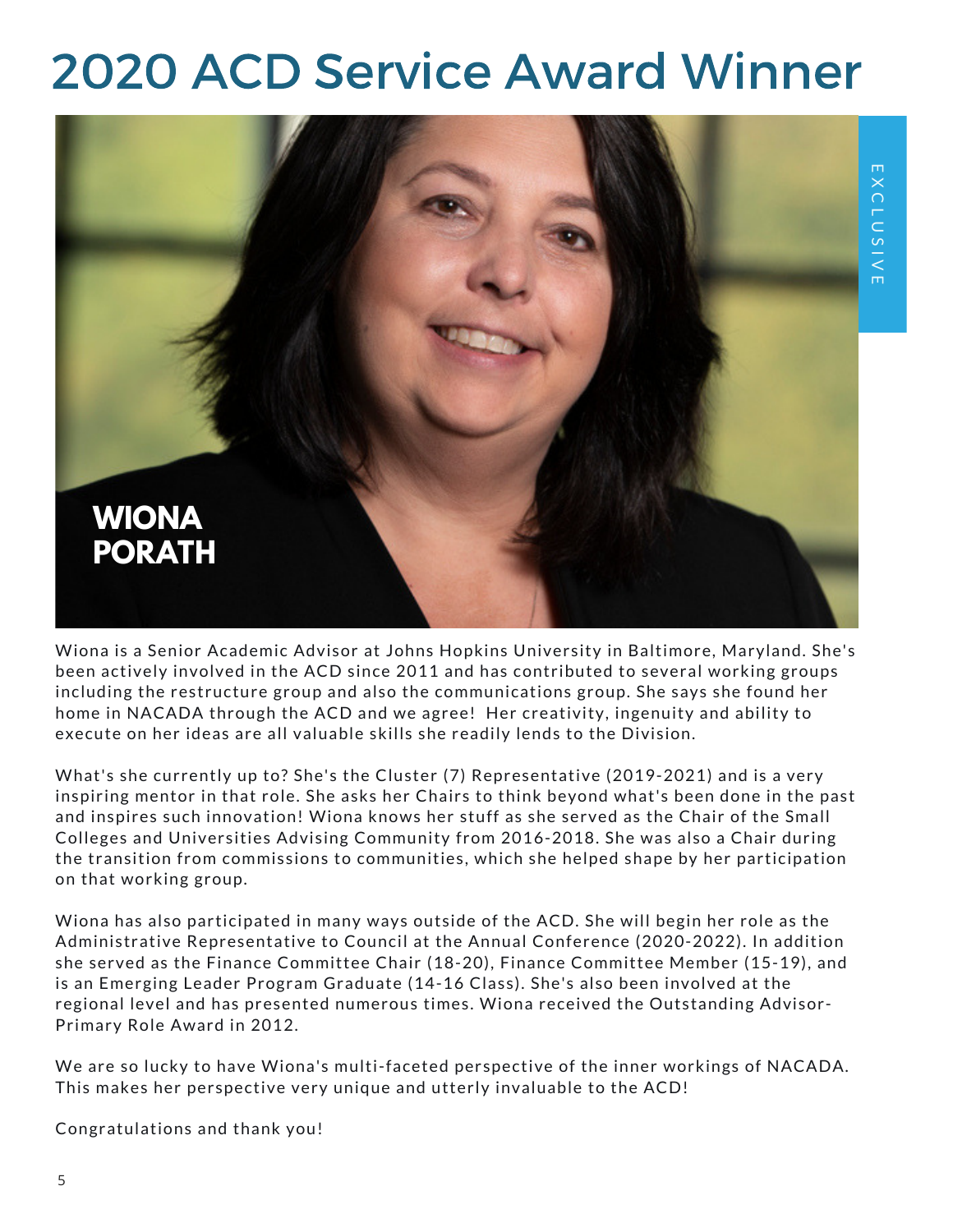## 2020 ACD Service Award Winner



Gavin Farber is an Academic Advisor II at Temple University's Fox School of Business and Management. He has been in this role for 9 years. Back in 2012, he joined NACADA and has not stopped giving back to the association since. His involvement started in the Region 2 Mentoring Program in 2013 as a mentee and later served as a mentor in 2015 and 2016. If anything is Gavin's specialty, it's mentoring and bringing people together!

Gavin has presented at NACADA state drive-ins and at all types of NACADA conferences on mid-level advisors, advisor mentoring, and advisor training and development. Gavin was elected the Advisor Training and Development Advising Community Chair for the 2019-2021 term. He's redesigned the advising community to offer new leadership roles through the creation of subcommittees. His association roles also include serving as the NACADA Region 2 Mentoring and Membership Coordinator and serving on the NACADA Professional Development Committee and NACADA Webinar Advisory Board.

Gavin is a ray of sunshine and the word "no" is not in his vocabulary when it comes to volunteering with NACADA. He's never met a stranger that he didn't convince to join his community - or the #nacadafamily! His energy is infectious and we cannot wait to see what he does during his second year as Chair of the ATD.

Thanks for all your work and congratulations!

E X C L U S I V E

EXCLUSIVE